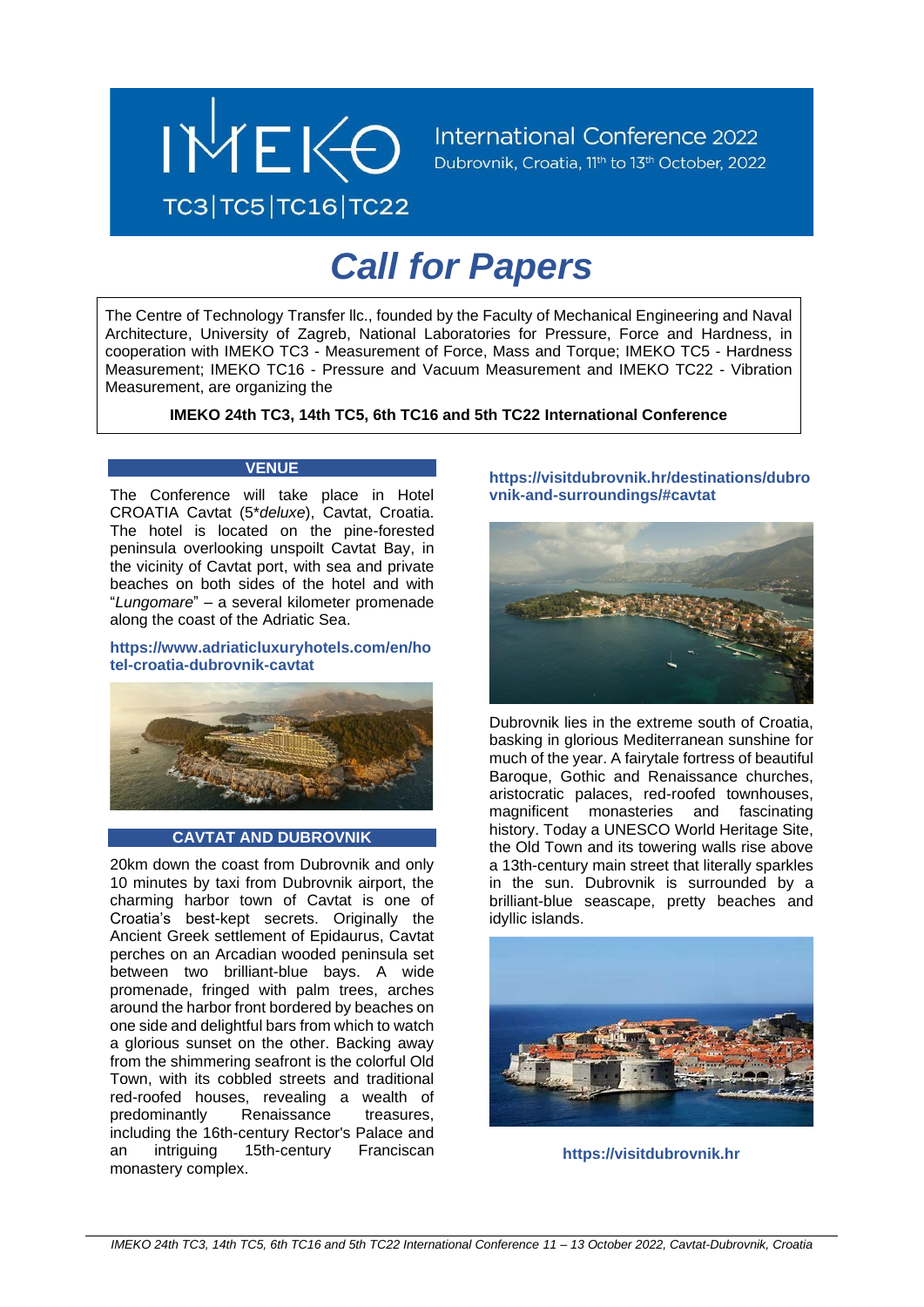# **GENERAL TOPICS**

- General metrology
- Industrial metrology
- Measurement uncertainty
- Written standards
- **Traceability**
- Quality system and metrology
- **Terminology**
- International cooperation
- Dynamic measurements
- **Education**

# **TC3 TOPICS**

- Mass
	- Mass standards and balances
	- New concepts in mass metrology
	- Redefinition of the mass unit
	- Density metrology for mass standards
	- Weighing instruments and load cells
- Force
	- Force standards
	- Force metrology
	- Force transducers
	- Force measurement in applications
	- Material testing machines
- Torque
	- Torque standards
	- Torque metrology
	- Torque transducers
	- Multicomponent torque measurement
	- Torque measurement in applications
- Dynamic measurements of mass, force and torque
	- Dynamic measurement of mass
	- Dynamic force and torque measurement

# **TC5 TOPICS**

- Hardness measurement
- Rockwell hardness scale
- Brinell hardness scale
- Vickers hardness scale
- Leeb hardness scale
- Instrumented indentation test
- Hardness reference blocks
- Hardness indenters
- Hardness comparisons
- New definitions for hardness scales
- **Traceability**

# **TC16 TOPICS**

- Quantum realizations of pascal
- Dynamic pressure measurements
- Pressure standards
- Vacuum standards
- Mass spectrometry and primary leaks
- Pressure and vacuum sensors
- Recent, novel, and new advances in pressure and vacuum technology

#### **TC22 TOPICS**

- Precision measurement
- Vibration sensors, vibration measuring devices
- Single and multi-axial vibration
- Instrumentation for vibration measurement
- Signal processing methods
- Calibration, calibration systems
- Uncertainty of measurement
- Written standards and regulations
- Metrological aspects of applications
- Dynamics of interacting systems
- Dynamics of acceleration related quantities
- Scientific and technical issues of intercomparisons
- Promotion of technical cooperation

## **WORKING LANGUAGE**

The Conference working language is English. All printed materials, presentations and discussions will be in English.

## **PAPER SUBMISSION AND PUBLICATION**

| February 28, 2022  | Extended Abstracts (up to |  |  |
|--------------------|---------------------------|--|--|
| March 20, 2022     | 2 pages) due date         |  |  |
|                    | Notification of Extended  |  |  |
| March 31, 2022     | Abstract acceptance       |  |  |
| May 31, 2022       | Full papers due date      |  |  |
| July 31, 2022      | End of peer-review        |  |  |
| September 30, 2022 | Final submission of       |  |  |
|                    | revised version           |  |  |
| October 11, 2022   | Publication               |  |  |

Submit the abstract on the conference website

## **<https://conferences.imeko.org/event/1>**

and select the conference track and contribution type according to the Topics. Make sure you use the suitable template:

## **[Download: Extended Abstract Template](https://www.imeko.org/images/tc3/2022/Template_extended_abstract.docx)**

## **[Download: Full Paper Template](https://www.imeko.org/images/tc3/2022/Template_full_paper.docx)**

All papers will be peer-reviewed (at least two reviewers per paper). Accepted papers will be published in the subsequent Proceedings at the IMEKO website in Open Access form.

Selected papers will be recommended for a further publication in journals (Measurement, Acta IMEKO, Measurement: Sensors, etc.) as extended versions (substantively expanded, refined, or otherwise revised manuscripts).